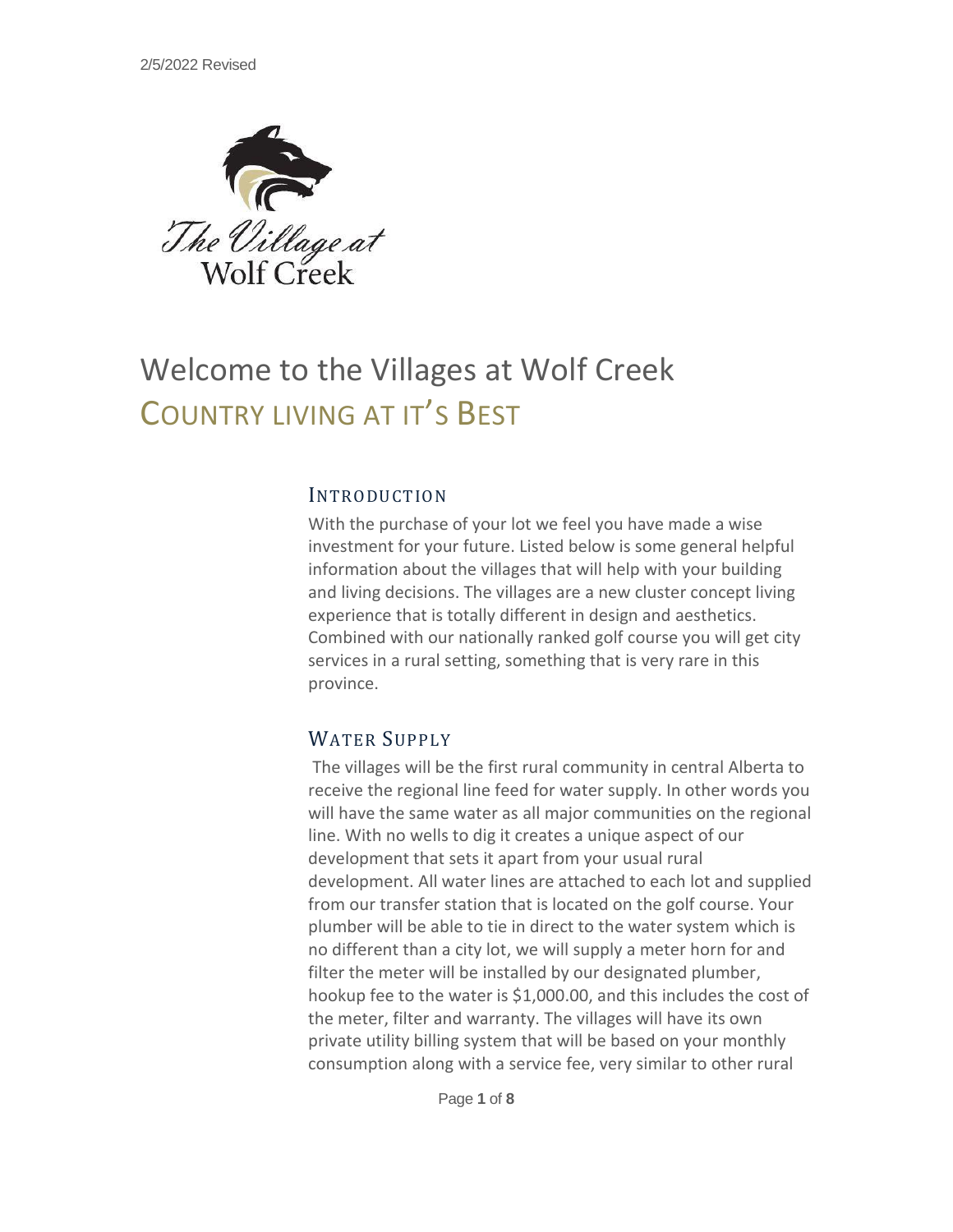communities. This information will be supplied with the Village by-laws.

### SEWER AND SEPTIC

. . . . . . . . .<br>.<br>.<br>. .

> A very unique feature of the villages will be our sewer and septic system. This is a low pressure system that requires an e- one grinder pump to each home. It is the responsibility of the builder to purchase this system. The e-one is purchased through the designated contractor Thompsons ditching, pricing will be subject to location of pump to house.

All sewers will go to our Seair septic diffusion system which is a state of the art management system designed exclusively for our development. The end product is a clean and odorless and very environmentally friendly. All water will be recycled through our irrigation ponds for the golf course.

## SEWER AND WATER UTILITY BILLINGS

All sewer and water billings are the responsibility of the Villages. Currently billings are done once every month. All costs of water and sewer are based on the Red deer regional commission rates and then mirrored similar to surrounding community's current costs. Our costs may be slightly higher than larger communities and are adjusted according to our by-laws. Increases in O & M costs will be adjusted according power usage of the plant and other operational maintenance increases.

# ROADWAYS

All entrance and internal roads are made to county standards and will based on a 30 Kil/hr driving condition. The roads chip sealed paved to county standards and have been complete and upgraded. It is the counties responsibility to maintain the roads and make improvements when needed. It will be the responsibility of the property owners to look after their ditches in front of their homes, the county will mow from time to time but for the benefit of all other homeowners we would appreciate their supplemental help. All entrances and culverts are the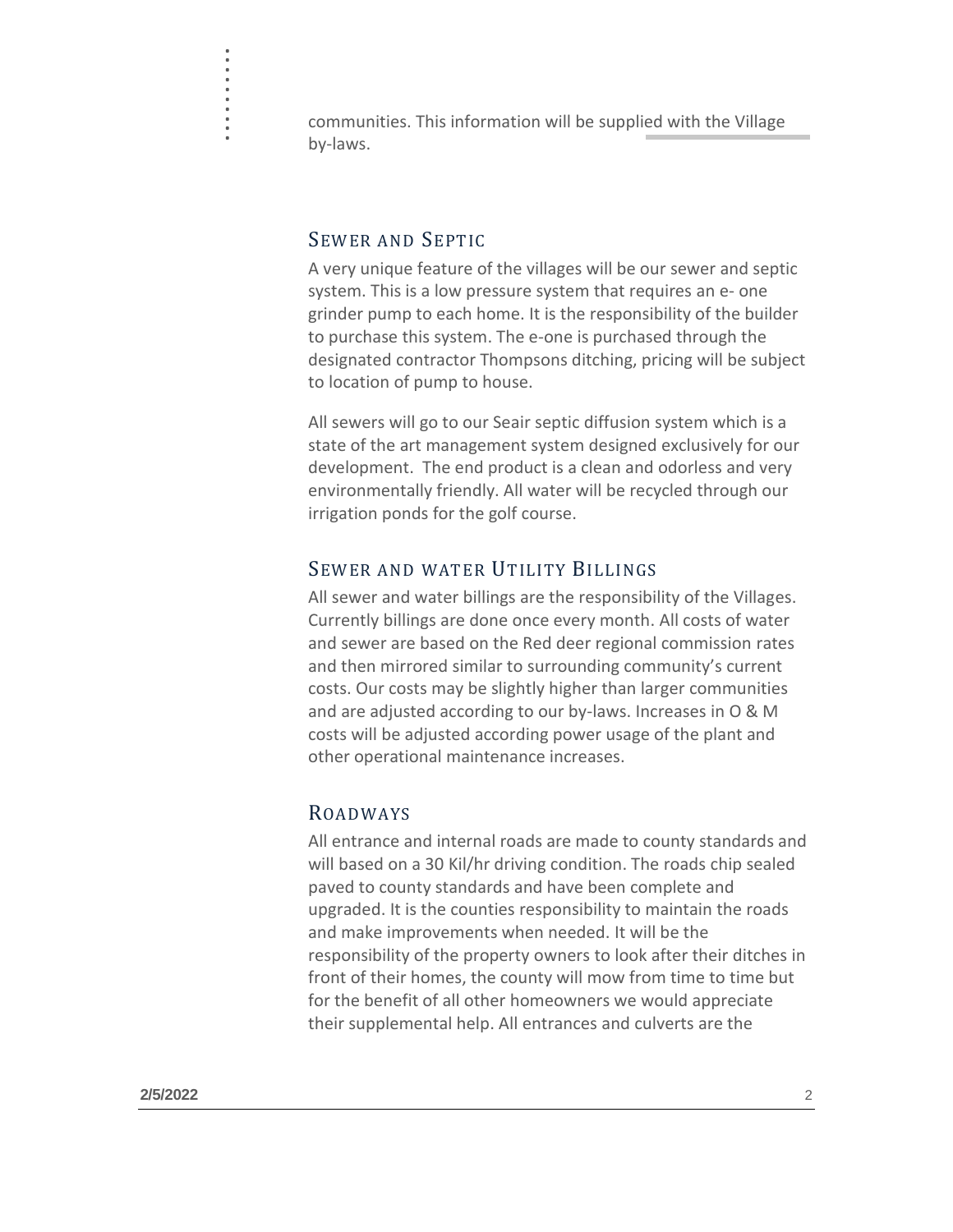responsibility of the lot owner and should be installed to correspond to your home location and drainage plan. (Minimum 12 inch in size) The county of Ponoka will be responsible for the streets including snow plowing in the winter. Any complaints about these services must be forwarded to the county.

# ATCO GAS

All lots have gas supplied from ATCO gas; there is a service hook up fee that is charged to each home owner based on the rural contract. The fee amount presently stands at \$3,800 and will be billed to the lot owner upon completion of their home. Either ATCO or their service provider will handle the monthly billing.

# FORTIS POWER

All electric power is supplied by Fortis Alberta, power meters will be supplied to each home upon installation your contractor should handle all these details. All dealing with electrical installation for the home will be through Fortis, your retailer is your choice. Street lights will be on the roadways and will become the responsibility of the county, we have chosen a more ornamental lighting system that is less generic and looks more upscale for this development. Any problems with street lights can be forwarded [www.fortisalberta.ca](http://www.fortisalberta.ca/)

# **SECURITY**

This is not a gated community but you are in a relatively safe area; however it is wise these days to have your own personal security system. There are many systems out there that can service the needs you require. Please contact us if you would like a list of our preferred security providers. Suggested installer Phase 3 – Ponoka – Contact Duane Sebian – 403-783-2199

## FENCING

Fencing must follow the restrictive covenant and architectural controls, please follow those guidelines. The Resort may decide to fence certain boundary areas to protect the home owners from golfers. This will be at the discretion of the Resort and will only be needed in certain areas. Homeowners cannot take this fence down. Please contact the developer for any special requests for fencing.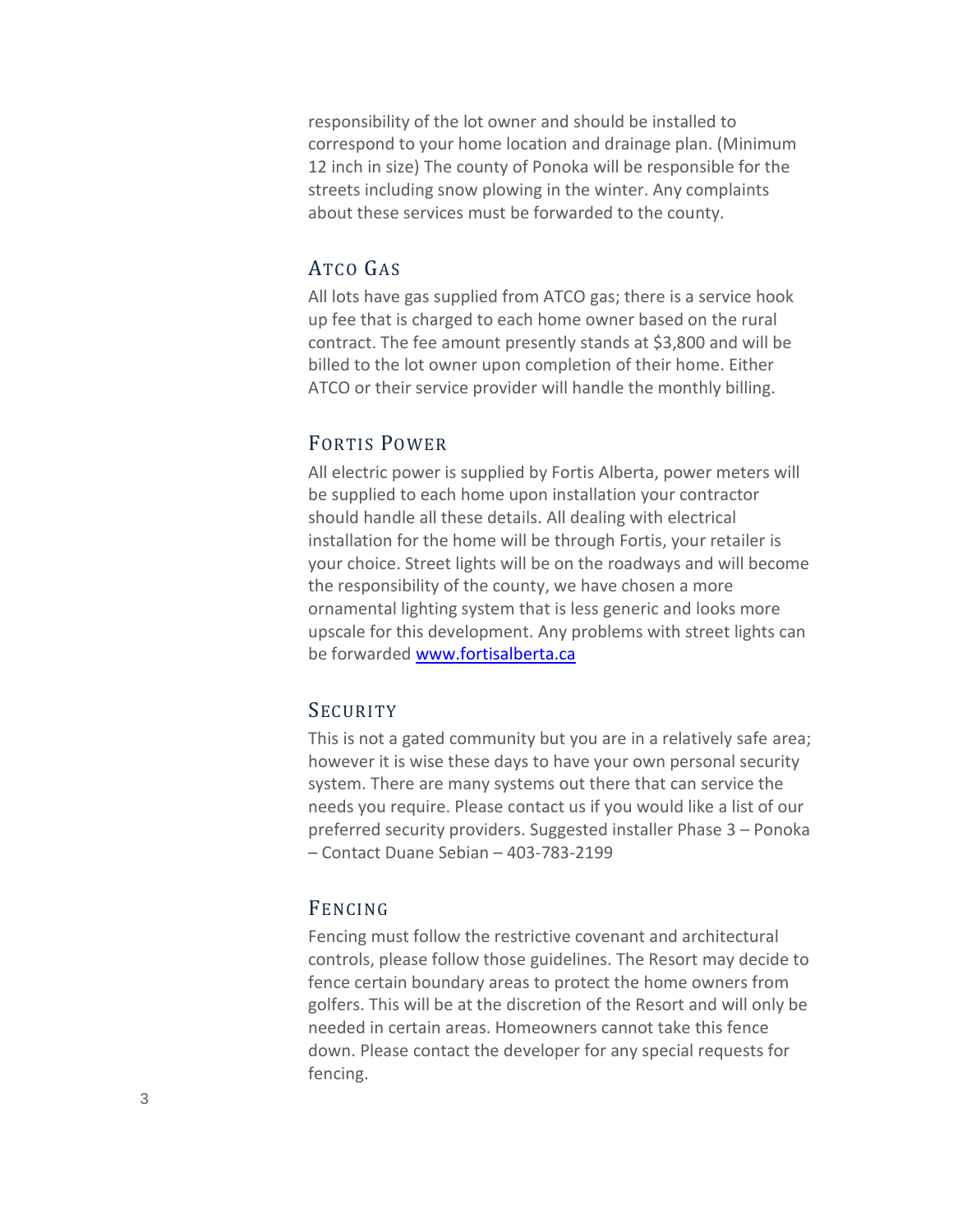#### STORAGE

. . . . . .<br>.<br>.<br>. . . .<br>.<br>.<br>. .

> All storage of extra vehicles, trailers, ATV's and snowmobiles must be kept in an enclosed garage as per the restrictive covenant. The Covenant has allowed for these storage buildings and or garages As long as the continuity of the building code is maintained as per the architectural controls. (Currently this policy has not been enforced and we have allowed some parking of RV's as long as follows our standards)

## PETS

All pets must be contained on the homeowner's property; we suggest you use a wireless collar system that is set to your boundary. When animals are walked you must have a leash on the pet and also have a bag of some sort to clean up any excrement that is left. Any animals found running loose or disturbing their neighbors will be reported to the county by-laws officer. Small pet runs may be allowed as long as they are hidden and completed with material that is not detrimental to the development. Please contact the developer for further details.

## **TELEPHONE**

Telus lines are trenched to your lot line; it is up to your installer to attach to your phone. The telus hard lines do not have high-speed internet, so it is optional if you put them in, cell service is fairly strong in our area with the recent addition of towers.

#### INTERNET

Internet service is by microwave in rural areas, for the best access at this time. We have three towers in the area with three separate companies; depending on your location one of these towers should be able to reach your home. Starting price for most services is around \$50.00 per month. Please contact us for a list of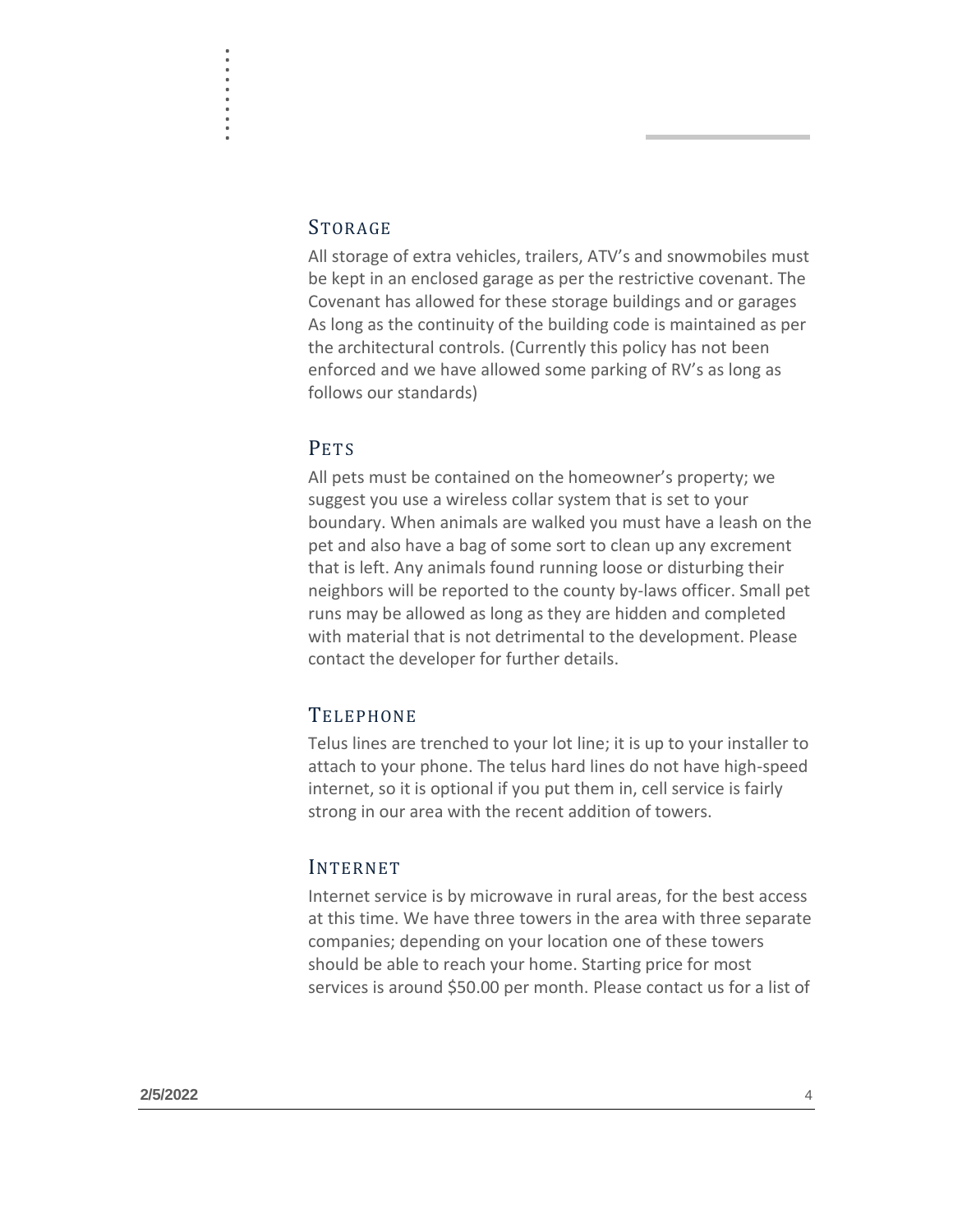available companies. Suggested Internet Telus Hub, missing link or xplorenet. Suggested installer Tantec Electronics 403-783-4000

We have been in communication with Shaw about installing dedicated high-speed to the development. This is a work in progress but the initiative is being pushed by the county and we should see this happen to your home in the near future.

## **TELEVISION**

There is no cable in rural areas however satellite is readily available at a reasonable price from both **Shaw** and **Bell**. There are several contractors that can install. Suggested installer – Tantec Electronics 403-783-4000

# GARBAGE COLLECTION

All garbage in the county is handled through the county transfer station in Ponoka. It is up to the home owner to take his or her garbage to these sites. There are private garbage collection companies that come through the area and can be hired privately. There will be no burn barrels allowed in the villages. (Phantom Garbage Services 403-391-3989 is private company that currently services our development, please contact them if you wish this service.

# TAXES

County Mill rate is set on an annual basis; you will receive a notice for taxes in the mail usually around early May. The county will send out an appraiser to value your home for taxes once it is complete. So far our county taxes are very reasonable compared to other municipalities. You can contact the Contact the county of Ponoka at 403-783-3333

# MAIL SERVICE

Mail boxes are set near the entrance to the villages, as more people move in the system will be expanded. There is no door to door service in the rural area. You are currently in RR#5, the site 1 or 2 and box number chosen based on what numbers are up and ready on-sight. Please contact Canada Post in Ponoka for mail box assignment.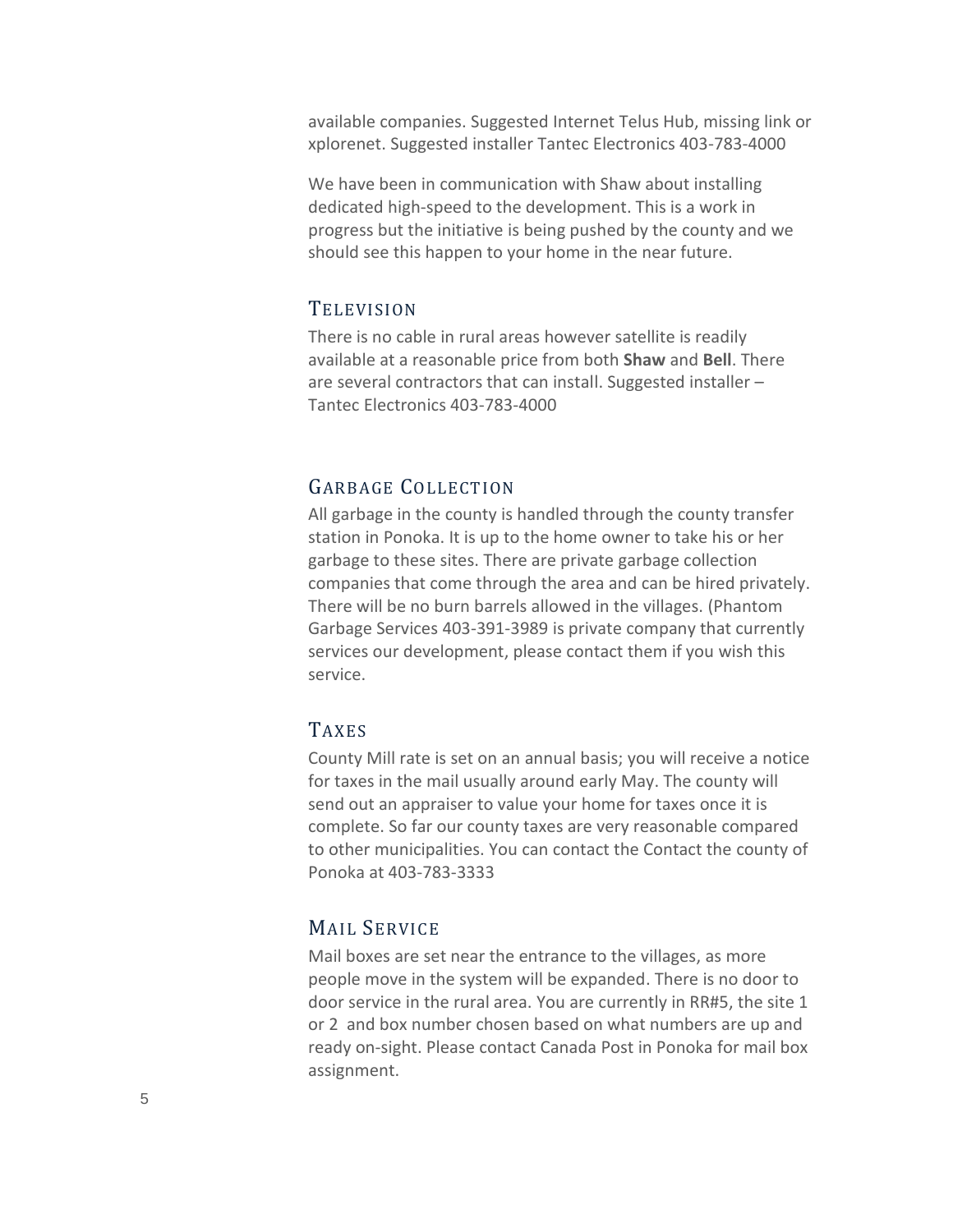#### HOME CONSTRUCTION

. . . . . .<br>.<br>.<br>. . . .<br>.<br>.<br>. .

All buyers must follow county by-laws in the application for their building permit. The lot owner is responsible for clearing all trees (if applicable) on the lot. Lots are sold as is with some alterations made based on the overall building grade engineering certificate. During construction the site must be kept clean of debris that could blow into other lots and homes. All landscaping and other building requirements will be per the restrictive covenant and architectural controls.

## REAL PROPERTY REPORT

Is the responsibility of the lot owner and is usually a requirement made by your financial lender. The purpose of a RPR is to verify the location of your lot boundary; you will require a qualified land surveyor to complete this process.

#### RESORT AMENITIES

As a village owner you will be encouraged to us the Resort amenities including the golf, teaching centers and loop golf course. In time the Resort will add expansion areas that will include a fitness area and spa. Usage of these amenities will be based on your membership status that will be set from year to year. Fee structure will be based on your membership category which is detailed in the club by-laws.

# RESTRICTIVE COVENANT & ARCHITECTURAL **CONTROLS**

It is crucial for this development to maintain a high standard that will reflect on the values of each property. The restrictive covenant is attached to the title of each home and phase, this allows the home owner a say in how the development is maintained and protects his or her interest. It is the responsibility of the developer to maintain the standards through the architectural controls set out. Though these controls may have changes over the years they will still be maintained at a high standard for all home owners.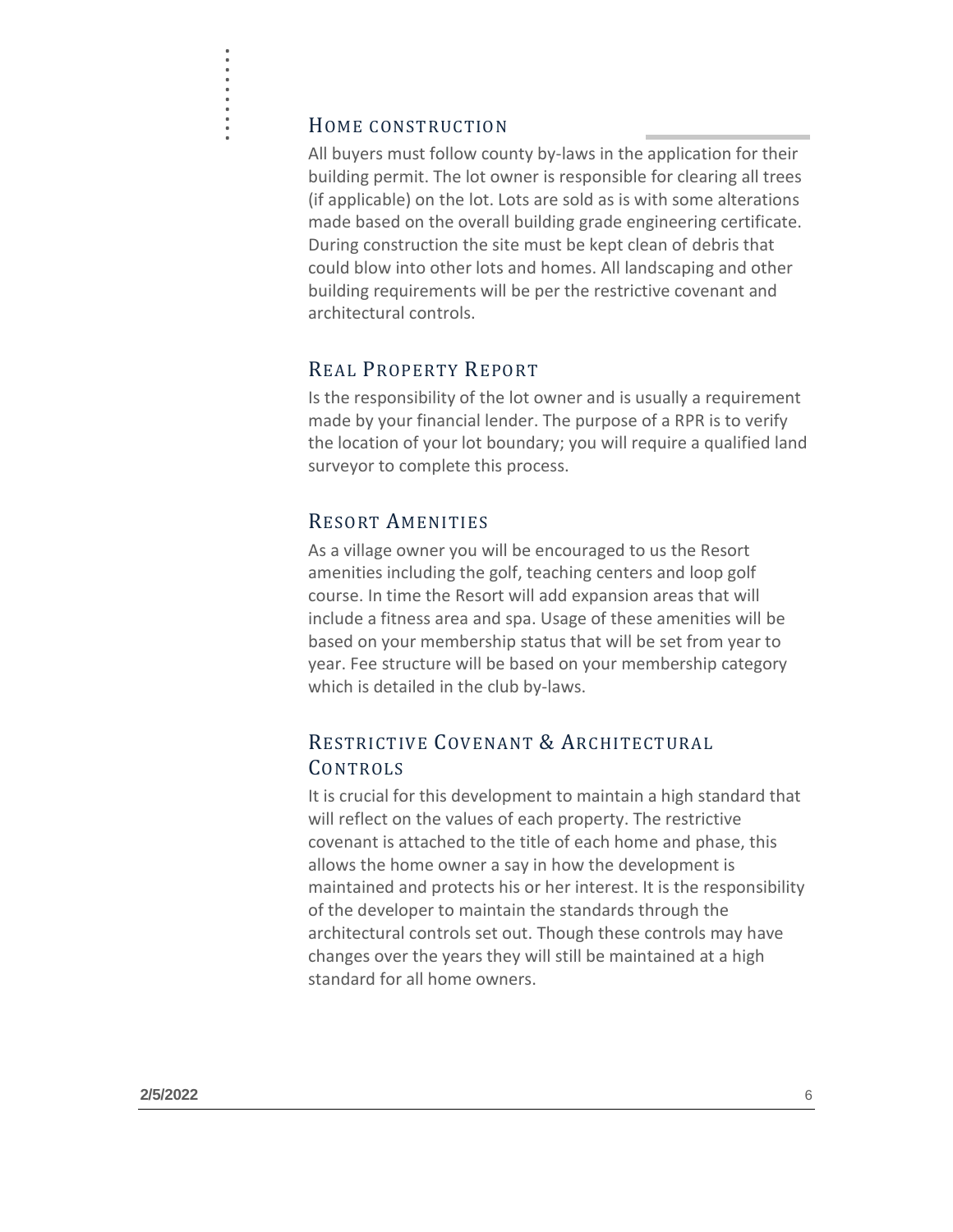## GOLF EASEMENTS

The Villages is a new look development that has taken great care in developing separation from the Golf while allowing for views and privacy. Many golf developments design the subdivision first then try and fit the golf course amongst the housing. The Villages uses an opposite approach as the subdivision was designed around the golf. The golf easements are attached to all titles is build to protect both the home owner and the developer. Our solicitors studied golf developments extensively and all the issues that could come up, we feel our easements reflect the best case scenarios for our golf course.

#### LOCAL AMENITIES

The villages are located conveniently between the two townships of Ponoka and Lacombe. Both communities are about 11 kilometers away and offer more than adequate shopping for convenience. The city of Reddeer is within 25 minutes from the north end.

#### SCHOOL SERVICES

The villages are located in the Wolf Creek school division which includes Lacombe and Ponoka. All bus services to the villages will come from the county of Ponoka to service those schools. School busing will come to your door for Ponoka Schools. There is also alternate busing to Lacombe however it is a pick- up service at our campground entrance.

#### BUILDING TIMELINES

All homes must be built within 2 years of the purchase of your lot. Exceptions to this rule will be first and second offering buyers only.

#### REAL ESTATE

If your plan is to sell your lot and not build all real estate signs follow certain standards. All signs must be approved by the developer before installation. No signs will be put on any exterior fencing or tacked to trees. Each sign must be sufficiently in the